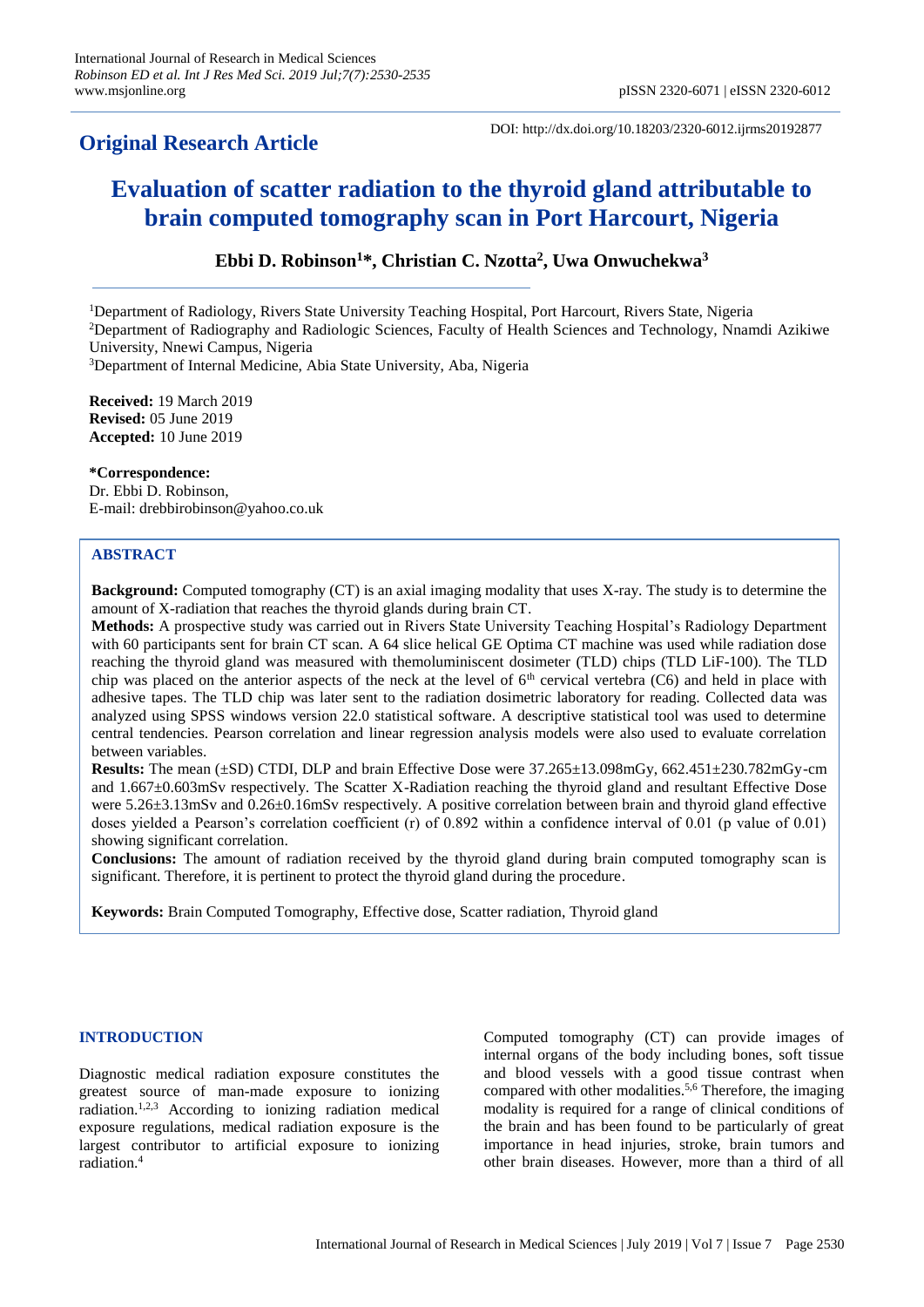CT scans investigations involve the head and neck region. 6,7

Significant exposure to x-rays following computed tomography scan is increasing exponentially, and the risk of cancer at doses equivalent to that used in computerized tomography has been made epidemiological evidence.<sup>1,8,9</sup> The radiation dose involved in Computed Tomography (CT) is much larger than that used in conventional x-ray imaging procedures.<sup>1,10,11</sup> The 2009 ionizing radiation exposure of the population of the United States; Report no. 160, states that between 1980 and 2006 there was 5 times increase in the average exposure to medical x-rays, from an estimated 0.4 to 2.2 mSv while the fraction of man-made sources in 2006 (3 mSv) due to CT imaging increased dramatically to 48% (1.5 mSv), whereas the fraction from nuclear medicine, mostly for cardiac imaging, rose to  $24\%$  (0.74mSv).<sup>1</sup>

The thyroid gland is a small butterfly-shaped endocrine organ located in front of the trachea in the lower part of the neck. <sup>12</sup> The organ comprises of right and left lobes and an isthmus with the right larger and vascular than the left. <sup>12</sup> It is an exquisitely sensitive gland, which enlarges and becomes more active during puberty, pregnancy, or times of great stress as well as alteration of its size and shape during women's menstrual cycles. During CT examinations exposure is continuous (multiple exposures) around the patient in other to examine the entire volume of the desired region. <sup>5</sup> A study to estimate thyroid radiation dose and the associated risk for thyroid cancer induction from common head and neck computed tomography (CT) examinations during childhood showered that the scattered dose to thyroid from head CT examinations varied from 0.6 mGy to 8.7mGy depending upon the examination region, the age of the patient and the mode of image acquisition. 13 It was also documented that during a CT scan of the neck the primary irradiation dose of the thyroid gland ranges from 15.2-52.0mGy. <sup>13</sup> In this the Monte Carlo N-particle transport code was employed to simulate the routine CT scanning of the brain, paranasal sinuses, inner ear and neck which were performed on spiral modes.

CT examinations expense more radiation doses than conventional radiography1. The effective dose from CT scans may range from approximately 2 to 20mSv, which implies that a CT scan with a dose of 10mSv is equivalent to 500 plain chest radiographs assuming a dose of 0.02mSv per chest radiograph. <sup>14</sup> According to Mettler et al, computed tomography of the head is equivalent to 100 PA chest radiograph.<sup>7</sup> Data from the United Kingdom showered that CT scans account for 7% of all radiological investigations and contribute 47% to the collective diagnostic radiation dose. <sup>15</sup> The Computed Tomography Dose Index (CTDI) and Dose Length product (DLP) are metrics for dose output that is displaced by default by modern CT machine at the end of each examination. The CTDI and DLP can be converted to effective dose by multiplying the dose-length products by a uniform weighting factor of 0.0023 or by multiplying the CTDI with the tissue weighting factor of 0.05 according to Christner et al.<sup>16</sup>

There is paucity of data among African population and our local environment; therefore, it is imperative to evaluate the amount of scatter radiation reaching the thyroid gland during a brain Computed tomography scan in Nigerian population with a view to recommend the used of protective devices in other to prevent stochastic radiation effect.

### **METHODS**

A prospective study design was adopted. The study was carried out from March 2018 to September 2018 in the CT suite of Radiology Department in Rivers State University Teaching Hospital Port Harcourt, Rivers State in Nigeria. Patient referred for computed tomography scan of the brain that meets the inclusion criteria were adopted for the study. In line with the Helsinki declaration, ethical approval was obtained from the ethical committee of the Rivers State Health research ethics committee. All the participants in the study provided informed consent.

The target population was patients referred for brain CT scan examination. The population of seventy (70) being the number of brain CT examination from January 2016 to June 2016 was used to the estimated sample population yielding a sample size of sixty (60) which was derived from the Yamane formula. 17

After obtaining informed consent participants were requested to change and wear a gown. The weight and height were measured then the Body Mass Index was obtained by dividing the weight (kg) by square of the height (m2). A 64 slice helical GE Optima CT machine having current quality control measurements and calibration was used. The examination was done with the patient in supine position on the CT gantry table, according to standard protocols for brain CT. Patient was centered as such that the external auditory meatus (EAM) is at the center of the gantry. Straps and pillows were used to stabilize patient neck position during the examination.

Two already annealed TLDs were used for each patient to obtain the radiation dose to the thyroid gland, one placed on the anterior aspect of the neck at the level of 6th cervical vertebra (C6) and the other posteriorly at a corresponding level. The TLD is held in place with a transparent (radiolucent) adhesive tape before the exposures. Background radiation in the CT examination room was recorded with a well calibrated survey meter before the examination which readings were consecutively negligible. The TLD was removed immediately after the examination for each patient and labelled appropriately against the patient's name. The detached TLD was carefully sealed in tiny transparent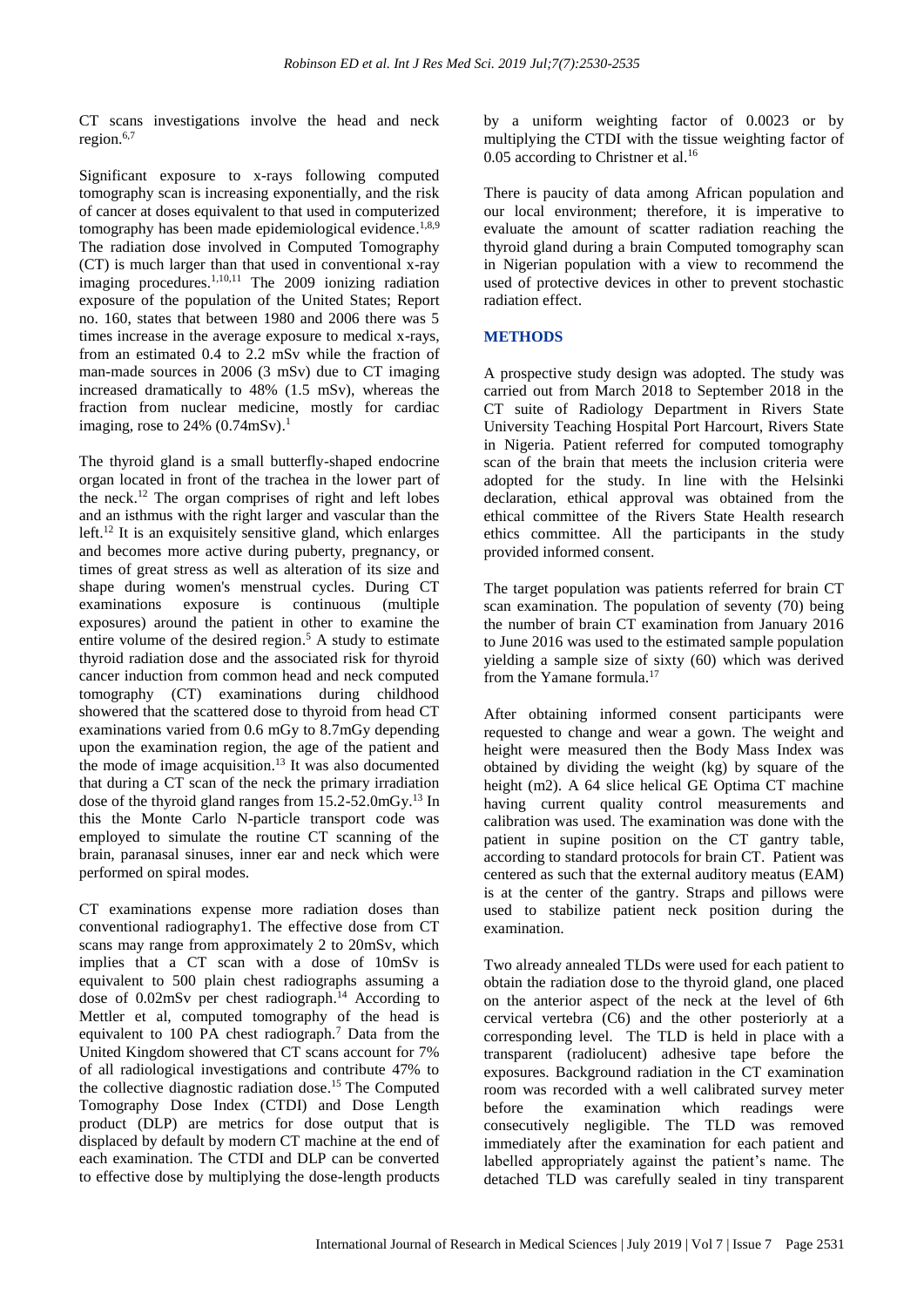cellophane bag with the name of the patient abbreviated in letters to maintain confidentiality. The transparent cellophane bag was later inserted into a black bag (to prevent spurious exposures from background radiation) and sent to the radiation dosimetric laboratory of the Regional Centre for Energy Research and Training for reading.

Computed Tomography Dose Index (CTDI) and Dose Length product (DLP) were displaced by default by the CT machine at the end of each examination. The entrance surface dose of the TLD placed anteriorly was subtracted from the exist dose recorded by the posteriorly placed TLD to obtain the absorbed dose to the thyroid gland. A tissue weighting factor of 0.0023 for the brain was used to convert the DLP to effective dose in Sievert (Sv) whereas a tissue weighting factor of 0.05 as recommended by the International Commission on Radiological Protection (ICRP) for the thyroid was used to convert the absorbed dose to Effective Dose in Sievert (Sv). Patients were monitored for few minutes by the radiologist before allowed to leave the CT suite.

The data was analyzed using Statistical Package for Social Sciences (SPSS) windows version 22.0 statistical software (SPSS Inc, Chicago, Illionois, USA). The results obtained were presented in tables, charts and graphs.

#### **RESULTS**

The mean scatter X-ray radiation and corresponding effective doses (mean±standard deviation) received by the thyroid gland were  $5.26\pm3.13$ mSv and  $0.26\pm0.16$  mSv respectively.

The thyroid absorbed dose is highest at age group 48-57 years (6.85+3.96 mSv) and the amount of radiation reaching the thyroid gland is not a function of age and BMI as shown in Table 1 and Figure 2.

The radiation dose to the thyroid gland (mean±standard deviation) in females (5.96+3.44mSv) is higher than that in males (4.65+2.74 mSv) while the mean effective dose of the thyroid gland in males and females was  $0.23 \pm 0.14$ mSv and 0.30±0.17 mSv respectively (Table 1).

| <b>Variables</b><br>Age group<br>(years) | N              | $CTDIc$ (mGy)<br>$Mean \pm SD$ | DLP (mGy-CM)<br>$Mean \pm SD$ | ED brain (mSv)<br>$Mean \pm SD$ | <b>ABS</b> thyroid<br>(mSv)<br><b>Mean</b> ±SD | <b>ED</b> thyroid<br>(mSv)<br><b>Mean</b> ±SD |
|------------------------------------------|----------------|--------------------------------|-------------------------------|---------------------------------|------------------------------------------------|-----------------------------------------------|
| 38-47                                    | $\overline{4}$ | $40.17 \pm 13.71$              | $706.33 + 221.73$             | $1.74 \pm 0.55$                 | $6.10 \pm 1.85$                                | $0.31 \pm 0.09$                               |
| $48 - 57$                                | 15             | $39.21 \pm 16.34$              | 708.97±293.86                 | $1.80+0.78$                     | $6.85 \pm 3.96$                                | $0.34 \pm 0.20$                               |
| 58-67                                    | 31             | $35.62 \pm 11.76$              | $633.67 \pm 206.73$           | $1.60 \pm 0.54$                 | $4.64 \pm 2.85$                                | $0.23 \pm 0.14$                               |
| 68-77                                    | 10             | $36.20 \pm 9010.61$            | $637.34 \pm 182.04$           | $1.60 \pm 0.49$                 | $4.46 \pm 2.21$                                | $0.22 \pm 0.11$                               |
| <b>BMI</b>                               |                |                                |                               |                                 |                                                |                                               |
| Normal                                   | 28             | $2.881 \pm 13.296$             | 587.130±238.399               | $1.476 \pm 0.607$               | $4.73 \pm 2.87$                                | $0.29 \pm 0.14$                               |
| Overweight                               | 26             | $41.90 \pm 15.20$              | 726.144±192.840               | $1.832 \pm 0.544$               | $5.76 \pm 3.39$                                | $0.29 \pm 0.17$                               |
| Obese                                    | 6              | 40.918±11.277                  | 737.95±275.55                 | $1.83 \pm 0.662$                | $5.57 \pm 3.25$                                | $0.28 \pm 0.16$                               |
| <b>Sex</b>                               |                |                                |                               |                                 |                                                |                                               |
| Male                                     | 32             | 32.881±13.296                  | 587.130±238.399               | $1.476 \pm 0.6069$              | $4.65 \pm 2.74$                                | $0.23 \pm 0.14$                               |
| Female                                   | 28             | $41.90 \pm 15.20$              | 726.144±192.840               | $1.832 \pm 0.544$               | $5.96 \pm 3.44$                                | $0.30 \pm 0.17$                               |
| <b>Composite</b>                         | 60             | $37.265 \pm 13.098$            | $662.451 \pm 230.782$         | $1.667 \pm 0.603$               | $5.26 \pm 3.13$                                | $0.26 \pm 0.16$                               |

#### **Table 1: X-ray dose characteristic of participants according to age group, BMI and sex.**

CTDI: Computed tomography Dose index, DLP: Dose Length Product, TLD: Thermoluminisecent Dosimeter, ED: Effective dose, ABS: Absorbed dose.

#### **Table 2: Comparison of present study X-radiation dose characteristic with other studies.**

| <b>Variable</b> | <b>Present Study</b>     | Nzotta et al   | Adullahi et al | Ogbole and obed | <b>European</b><br>commission |
|-----------------|--------------------------|----------------|----------------|-----------------|-------------------------------|
| Location        | Port Harcourt<br>Nigeria | Nnewi, Nigeria | Abuja, Nigeria | Ibadan, Nigeria | Europe                        |
| Year            | 2017                     | 2015           | 2015           | 2014            | 1999                          |
| $CTDI$ (mGy)    | 37                       | 59             | 38             | 74              | 60                            |
| $DLP$ (mGy.cm)  | 662                      | 1301           | 1477           | 1898            | 1050                          |
| Brain ED (mSv)  | 1.67                     | 2.7            | 3.10           | 4.0             | 2.2                           |

CTDI: Computed Tomography Dose Index, DLP: Dose Length Product, ED: Effective dos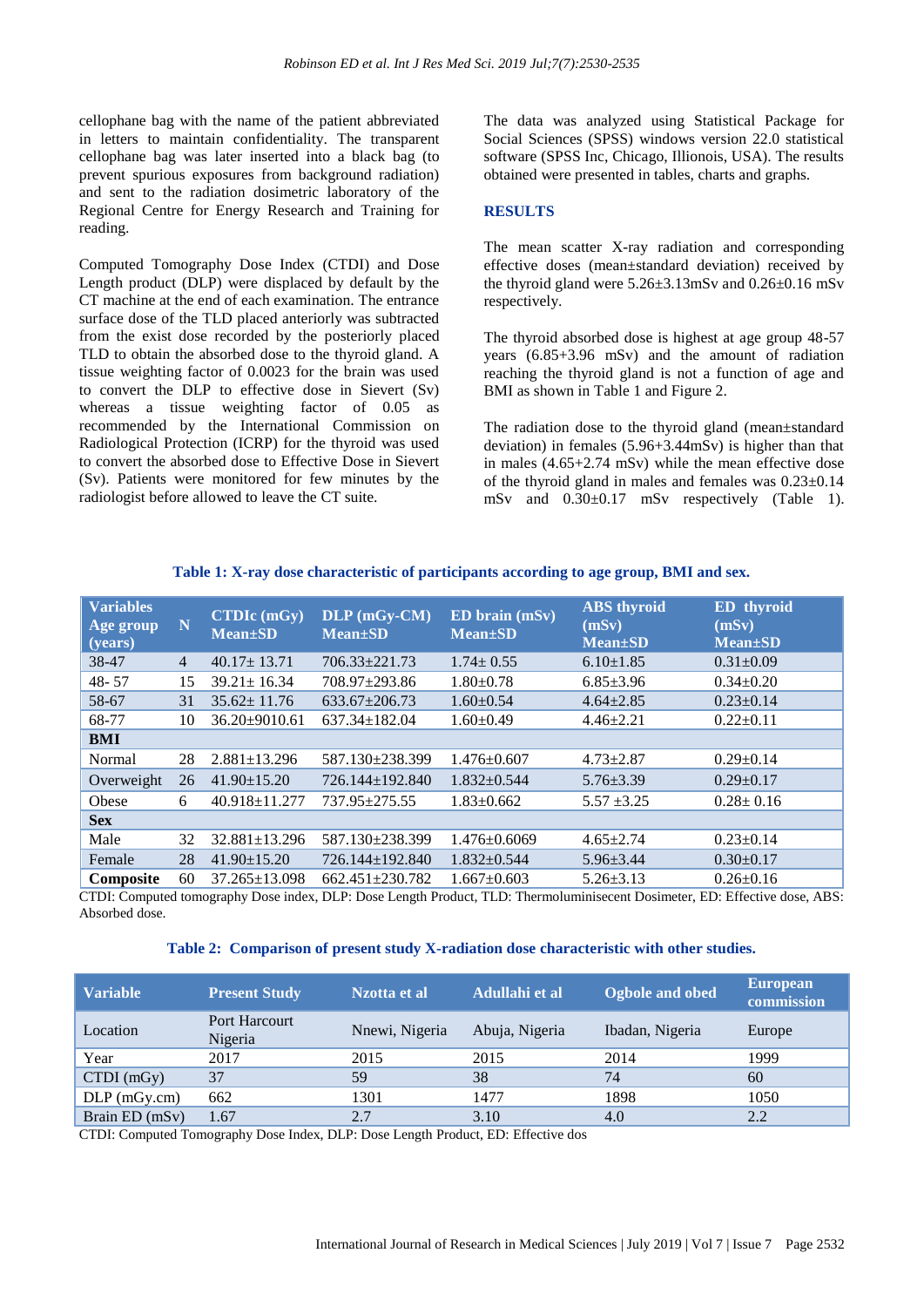The Computed Tomography Dose Index (CTDI) and Dose Length product (DLP) mean values displaced by default from the CT machine with their respective standard deviations are 37.265±13.098mGy and 662. 451±230.782mGy-cm while the brain effective dose (mean±standard deviation) is 1.667±0.603mSv as shown in tables 1 and 2. The KVp used in the index study range from 80 to 120kv while the mA ranges from 100-120. The mean KVp was  $86.67 \pm 10.84$  while the mean mA was 110±7.48 (mean±standard deviation) as shown in table 3A positive correlation between brain effective dose and scatter X-radiation dose to the thyroid gland with a Pearson's correlation coefficient (r) of 0.892 within a confidence interval of 0.01 (p value of 0.01) as shown in table 4.

### **Table 3: Technical parameters of participants.**

| <b>Parameter</b> | <b>Technical</b> |      |                   |  |  |
|------------------|------------------|------|-------------------|--|--|
|                  | Range            | Mode | <b>Mean</b>       |  |  |
| KVp              | 80-120           | 80   | $86.67 \pm 10.84$ |  |  |
| mA               | 100-120          | 110  | $110+7.48$        |  |  |

KVp:- kilovoltage peak, mA:-milliampere.

#### **Table 4: Pearson's correlation between Brain and thyroid effective doses and weight.**

| <b>Variable</b> |                     | <b>Brain ED</b> | <b>Thyroid ASD</b> | Thyroid ED | Weight |
|-----------------|---------------------|-----------------|--------------------|------------|--------|
| <b>Brain ED</b> | Pearson correlation |                 | $.892**$           | $.892**$   | 0.132  |
|                 | Sig. (2-tailed)     |                 | .000               | .000       | 0.313  |
|                 | N                   | 60              | 60                 | 60         | 60     |
| Thyroid ASD     | Pearson correlation | $.892**$        |                    | $1.000**$  | 0.072  |
|                 | $Sig. (2-tailed)$   | .000            |                    | .000       | 0.582  |
|                 | N                   | 60              | 60                 | 60         | 60     |
| Thyroid ED      | Pearson correlation | $.892**$        | $1.000**$          |            |        |
|                 | $Sig. (2-tailed)$   | .000            | .000               |            |        |
|                 | N                   | 60              | 60                 | 60         | 60     |
| Weight          | Pearson correlation | .132            | 0.072              |            |        |
|                 | $Sig. (2-tailed)$   | .313            | .582               |            |        |
|                 | N                   | 60              | 60                 | 60         | 60     |

\*\*Correlation is significant at the 0.01(2-tailed) ED: Effective.



#### **Figure 1: Scatter plot showing the distribution of brain and thyroid effective doses.**

 $y= 3.5714$  x + 0.5 (r=0.892; p= 0.01 equation 1).

Linear regression analysis yielded a linear equation (equation 1) where y is brain effective dose and x is thyroid effective dose both in miliSievert (Figure 1). As also shown in table 4 there is no positive correlation between Brain and thyroid effective doses with weight.

Figure 1 shows a scatter plot of the correlation distribution of brain and thyroid effective doses.



#### **Figure 2: Scatter plot showing the distribution of thyroid effective dose and age.**

The plot shows a relatively even distribution along the midline due to positive correlation between the brain and thyroid effective doses whereas the contrary was seen in the Scatter plot showing the distribution of thyroid effective dose and age as shown in Figure 2. Figures 3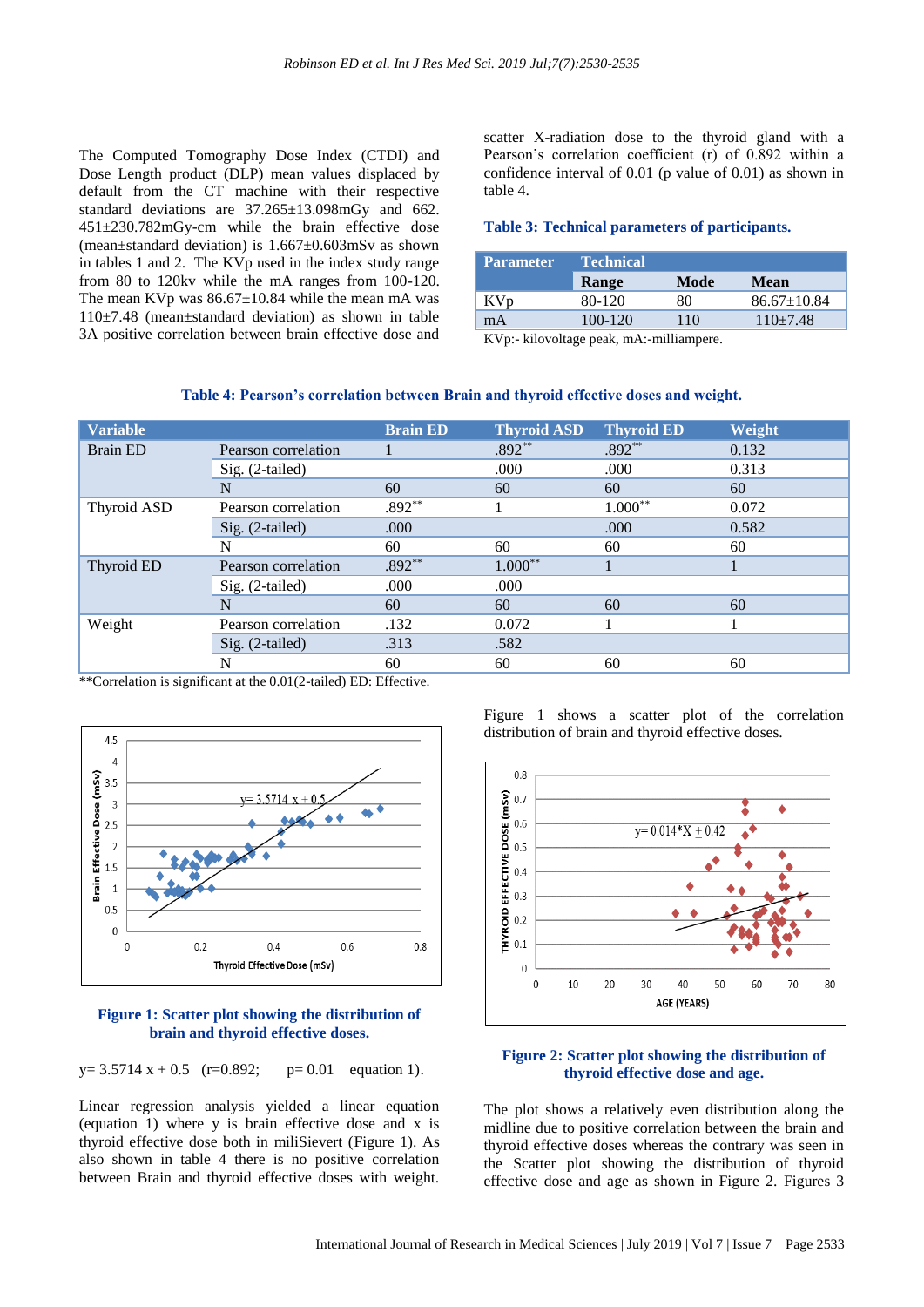and 4 show the thermoluminiscent dosimeter Glow curve readings obtained from the Radiation Dosimetric Laboratory of the Regional Centre for Energy Research and Training. The TLD Profile reading is also shown in figure 5. The values of the radiation doses to the thyroid gland obtained were derived from the Glow curves and readings.



**Figure 3: Thermoluminiscent dosimeter TLD-100 ( LiF-TLD) Glow curves from CERT.**



**Figure 4: Thermoluminiscent dosimeter TLD-100 ( LiF-TLD) Glow curves from CERT.**



**Figure 5: One of the thermoluminiscent dosimeter profile reading from CERT.**

#### **DISCUSSION**

Computed tomography (CT) is a cross sectional (axial) diagnostic imaging modality that uses x-rays to produce image of organs and body tissues following the attenuation characteristic of the organ or tissue. <sup>5</sup> More than a third of all CT scans investigations involve the head and neck region7 this makes CT scan of the brain the commonest CT evaluation and the radiation dose involved in Computed Tomography (CT) is much larger than that used in conventional x-ray imaging procedures. 1

In this study the mean Computed tomography dose index (CTDI) and dose length product (DLP) values obtained were 37.27±13.10mGy and 662.45±230.78 mGy-cm which produced a mean brain effective dose of 1.67±0.60 mSv. The CTDI obtained in the index study was very close to the value obtained by Abdullahi et al, in Abuja  $(38 \text{ mGy})$ .<sup>18</sup>

These values were lower than that recorded in the study conducted by Nzotta et al, in Akwa, where the mean CTDI, DLP and effective doses were 54mGy, 1476mGycm and  $3.1 \text{mSv19}$  (Tables 1 and 2).<sup>19</sup> The values are also lower than that recorded in the study conducted by Ogbole et al and Adejoh et al, The difference in CTDI and DLP values between their study and the index study may be due to the high exposure factors used (150- 230mA and 100-140kvp) as against 80-120kvp and 100- 120mA ranges used in the index study.<sup>20.21</sup> It was also contrary to the findings of Chiegwu et al, which also employed higher exposure intensity of 140kvp and  $350 \text{mA}$  (Table 3).<sup>22</sup> This implies that the mA used in their study is twice the value used in the present study.

The thyroid scatter X-ray radiation dose received, and corresponding effective doses were 3.433±2.787mSv and 0.193±0.212mSv respectively. From the result of the index study it can be extrapolated that the amount of radiation reaching the thyroid gland from a contrast administered CT scan of the brain is one seventh of the total dose which is approximately 12.8% of the total dose. The value in the present study was higher than that obtained in a study with children were the scattered dose to thyroid from head CT examinations varied from 0.6mGy to 8.7mGy. The variation may be due to age of the patient and the mode of image acquisition. <sup>13</sup> Although a similar study also revealed 15.2-52.0mGy as radiation dose to the thyroid gland from CT scan of the neck which is within range of what was obtained in the present study. <sup>13</sup> There is paucity of literature on the amount of x-ray reaching the thyroid gland in patients undergoing brain CT scan in our environment.

#### **CONCLUSION**

In this study the scatter X-ray radiation dose received by the thyroid gland and Effective Dose were 3.433±2.787mSv and 0.193±0.212mSv respectively. A positive correlation does exist between brain doses and